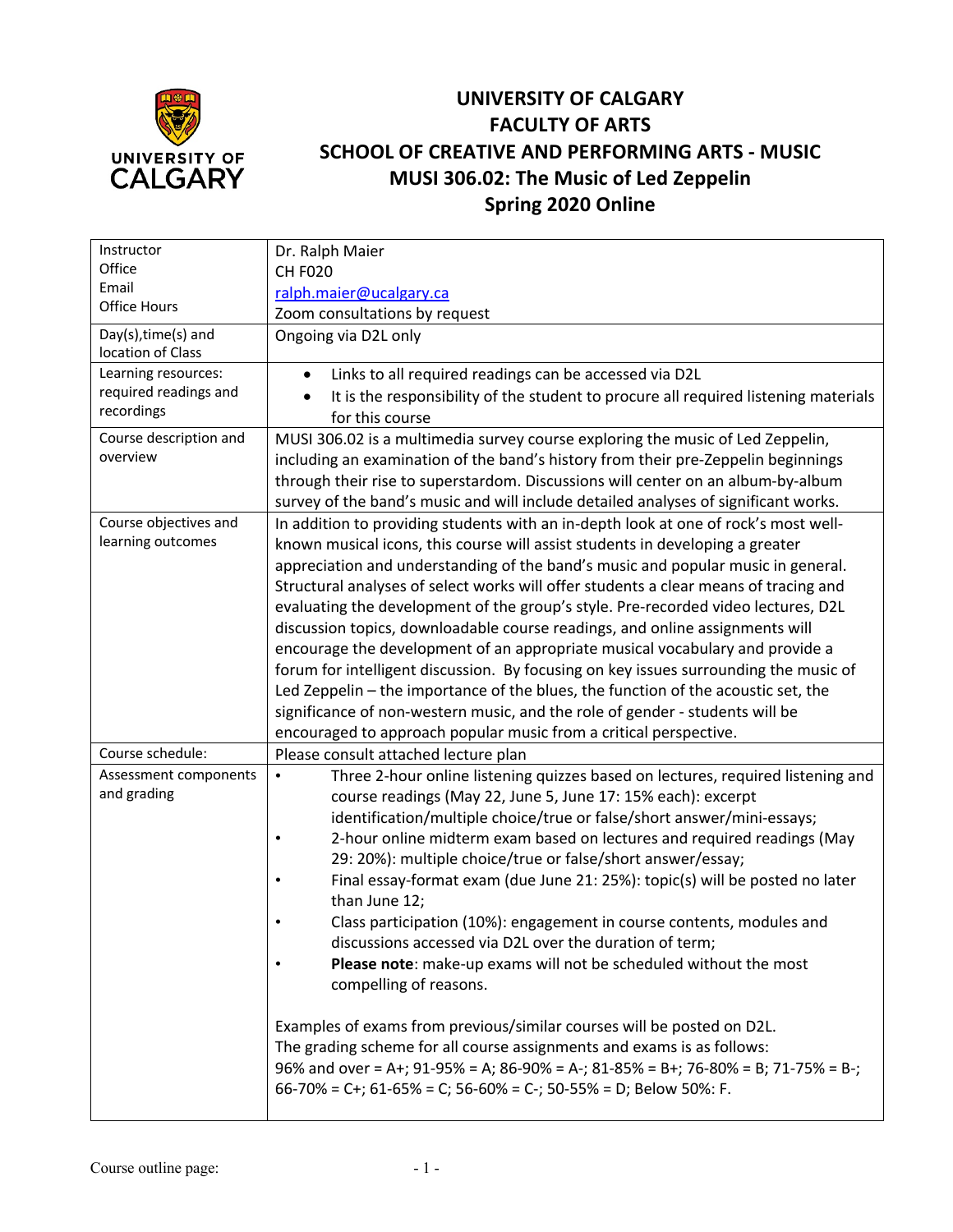| Assessment expectations | Expectations for Writing: All written work will be evaluated in terms of content, form and<br>language competency. Writing skills are important to academic study across all disciplines.<br>Consequently, instructors may use their assessment of writing quality as a factor in the<br>evaluation of student work. Please refer to the Undergraduate Calendar E.2 Writing Across the<br>Curriculum policy for details.<br><b>Expectations for Attendance and Participation:</b> Please refer to the Undergraduate Calendar<br>E.3 Attendance for details. |                         |                                                                                                                                                                                                                                                       |  |  |
|-------------------------|-------------------------------------------------------------------------------------------------------------------------------------------------------------------------------------------------------------------------------------------------------------------------------------------------------------------------------------------------------------------------------------------------------------------------------------------------------------------------------------------------------------------------------------------------------------|-------------------------|-------------------------------------------------------------------------------------------------------------------------------------------------------------------------------------------------------------------------------------------------------|--|--|
|                         | <b>Guidelines for Formatting Assignments: Please consult the Chicago Manual of Style</b><br>Late Assignments: Make-up exams will not be scheduled without the most compelling reasons                                                                                                                                                                                                                                                                                                                                                                       |                         |                                                                                                                                                                                                                                                       |  |  |
|                         | and may be penalized by one grade increment per day (A becomes A-, A- becomes B+, etc.).<br>Criteria That Must Be Met To Pass: A passing grade will only be awarded where students<br>convincingly demonstrate a working familiarity of the music, composers, genres and cultures<br>represented in class lectures, course readings and required listening.                                                                                                                                                                                                 |                         |                                                                                                                                                                                                                                                       |  |  |
| Grading scale           |                                                                                                                                                                                                                                                                                                                                                                                                                                                                                                                                                             |                         | For the course as a whole, letter grades should be understood as follows, as outlined in the                                                                                                                                                          |  |  |
|                         |                                                                                                                                                                                                                                                                                                                                                                                                                                                                                                                                                             |                         | section F.1.1 Undergraduate Grading System of the Undergraduate Calendar for 2018-2019:                                                                                                                                                               |  |  |
|                         | Grade                                                                                                                                                                                                                                                                                                                                                                                                                                                                                                                                                       | Grade<br>Point<br>Value | Description                                                                                                                                                                                                                                           |  |  |
|                         | A+                                                                                                                                                                                                                                                                                                                                                                                                                                                                                                                                                          | 4.00                    | Outstanding performance                                                                                                                                                                                                                               |  |  |
|                         | A                                                                                                                                                                                                                                                                                                                                                                                                                                                                                                                                                           | 4.00                    | <b>Excellent performance</b>                                                                                                                                                                                                                          |  |  |
|                         | А-                                                                                                                                                                                                                                                                                                                                                                                                                                                                                                                                                          | 3.70                    | Approaching excellent performance                                                                                                                                                                                                                     |  |  |
|                         | B+                                                                                                                                                                                                                                                                                                                                                                                                                                                                                                                                                          | 3.30                    | Exceeding good performance                                                                                                                                                                                                                            |  |  |
|                         | В                                                                                                                                                                                                                                                                                                                                                                                                                                                                                                                                                           | 3.00                    | Good performance                                                                                                                                                                                                                                      |  |  |
|                         | <b>B-</b>                                                                                                                                                                                                                                                                                                                                                                                                                                                                                                                                                   | 2.70                    | Approaching good performance                                                                                                                                                                                                                          |  |  |
|                         | $C+$                                                                                                                                                                                                                                                                                                                                                                                                                                                                                                                                                        | 2.30                    | Exceeding satisfactory performance                                                                                                                                                                                                                    |  |  |
|                         | C                                                                                                                                                                                                                                                                                                                                                                                                                                                                                                                                                           | 2.00                    | Satisfactory performance                                                                                                                                                                                                                              |  |  |
|                         | $C-$                                                                                                                                                                                                                                                                                                                                                                                                                                                                                                                                                        | 1.70                    | Approaching satisfactory performance.                                                                                                                                                                                                                 |  |  |
|                         | $*D+$                                                                                                                                                                                                                                                                                                                                                                                                                                                                                                                                                       | 1.30                    | Marginal pass. Insufficient preparation for subsequent courses in the<br>same subject                                                                                                                                                                 |  |  |
|                         | *D                                                                                                                                                                                                                                                                                                                                                                                                                                                                                                                                                          | 1.00                    | Minimal Pass. Insufficient preparation for subsequent courses in the<br>same subject.                                                                                                                                                                 |  |  |
|                         | F                                                                                                                                                                                                                                                                                                                                                                                                                                                                                                                                                           | 0.00                    | Failure. Did not meet course requirements.<br>Several Faculties utilize an F grade that does not carry weight in<br>calculating the grade point average. This will be noted in the calendar<br>description as "Not Included in GPA" where applicable. |  |  |
|                         | $**1$                                                                                                                                                                                                                                                                                                                                                                                                                                                                                                                                                       | 0.00                    | Incomplete. Sufficient work has not been submitted for evaluation,<br>unable to adequately assess. May also be used when a final exam is not<br>submitted.                                                                                            |  |  |
|                         | <b>CR</b>                                                                                                                                                                                                                                                                                                                                                                                                                                                                                                                                                   |                         | Completed Requirements. Carries no weight in calculating the grade<br>point average. This will be noted in the calendar description as "Not<br>Included in GPA" where applicable                                                                      |  |  |
|                         | <b>RM</b>                                                                                                                                                                                                                                                                                                                                                                                                                                                                                                                                                   |                         | Remedial Work Required. Utilized by the Cumming School of Medicine<br>(MD program). Carries no weight in calculating the grade point average.<br>This will be noted in the calendar description as "Not Included in GPA"<br>where applicable.         |  |  |
|                         | Notes:                                                                                                                                                                                                                                                                                                                                                                                                                                                                                                                                                      |                         |                                                                                                                                                                                                                                                       |  |  |